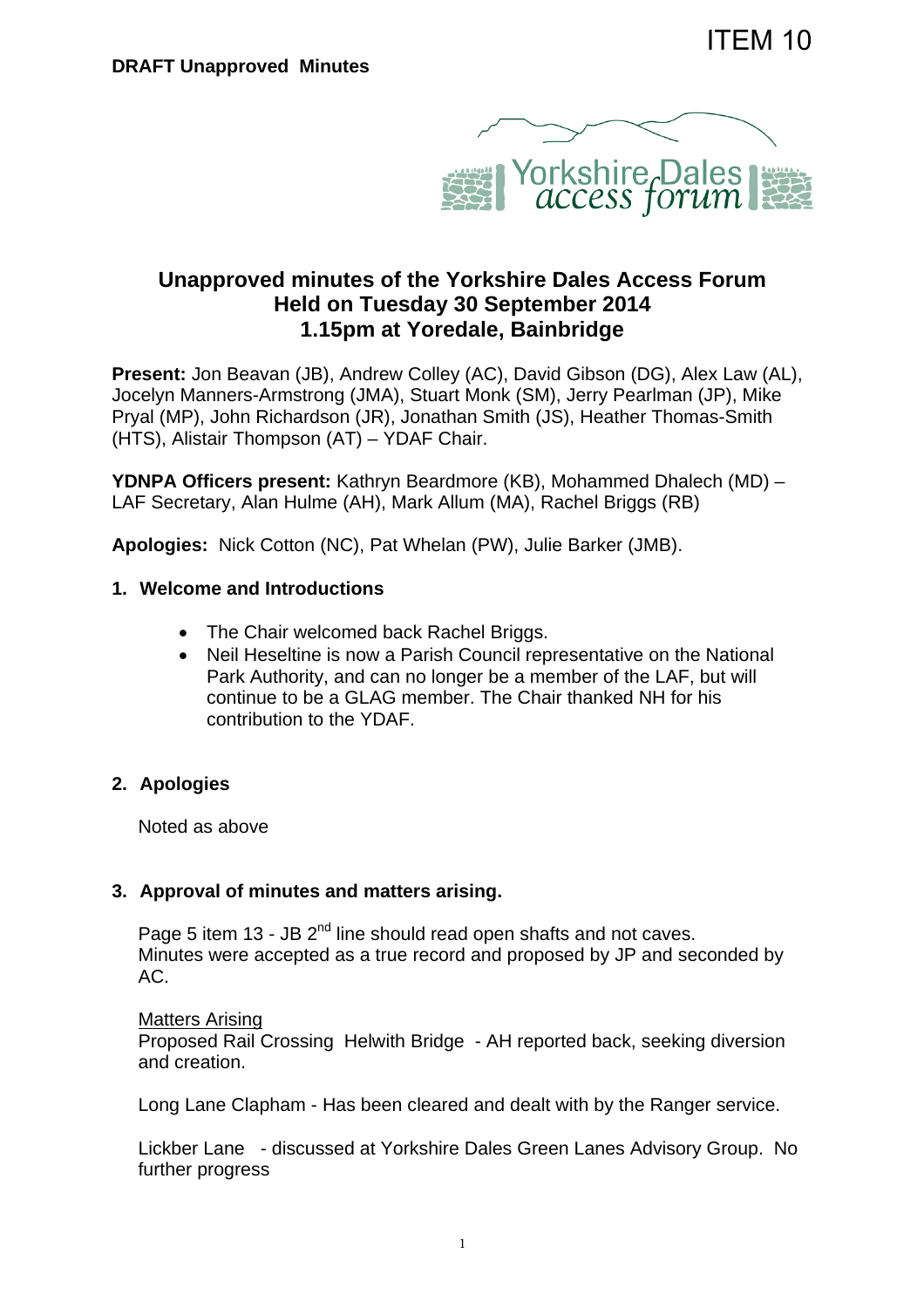Tour de France - very successful, the Park is building on this and work that has been going on for a number of years to promote cycling with a view to capitalising on the success and interest of TdF through new routes, maps etc.

AC proposed a vote of thanks to KB, staff and volunteers for delivering the TdF. The tour received good coverage and local people embraced and enjoyed the event. Some access issues were highlighted by members such as early than scheduled road closures, and the length of time the roads were closed after the peloton had passed. The TdF had an impact on business both positive and negative and there was a perception created that the Yorkshire Dales was closed because of the TdF.

A Tour de Yorkshire has been announced for next year, unsure of exact route.

Overall a success and legacy for the National Park.

# **4. Public Question time**

Tim Allen submitted a statement and asked the question (Appendix 1).

A discussion followed on the issues raised, and JB noted that most caves do not have access restrictions, but that a number of landowners do have historic agreements with the Council of Northern Caving Clubs to provide more limited access to a number of systems. The reasons behind some of these restrictions is no longer known or maybe now irrelevant. There is some scope for clarification on access to these caves.

AT made a formal response to the statement and question (attached at appendix 1A)

JR suggested that this could be an area that the Caves and Crag Advisory group look into further; AC added that the CCAG look at working with the CNCC, and need to consider officer time. This should be a process facilitated rather than led by officers. KB suggested that officer act only as secretariat.

AT suggested that this be taken forward by the Advisory group.

TA made a point that the CNCC have made it clear they work with clubs and not individuals.

AC mentioned there may be an issue of insurance and liability as many caves will link to mines.

The issue related to the four caves mentioned in TA statement, needs to be followed up by the CCAG, Chaired by JB.

**Chair to write to CNCC, liaising with JB and KB to draft letter CCAG take forward issues identified.**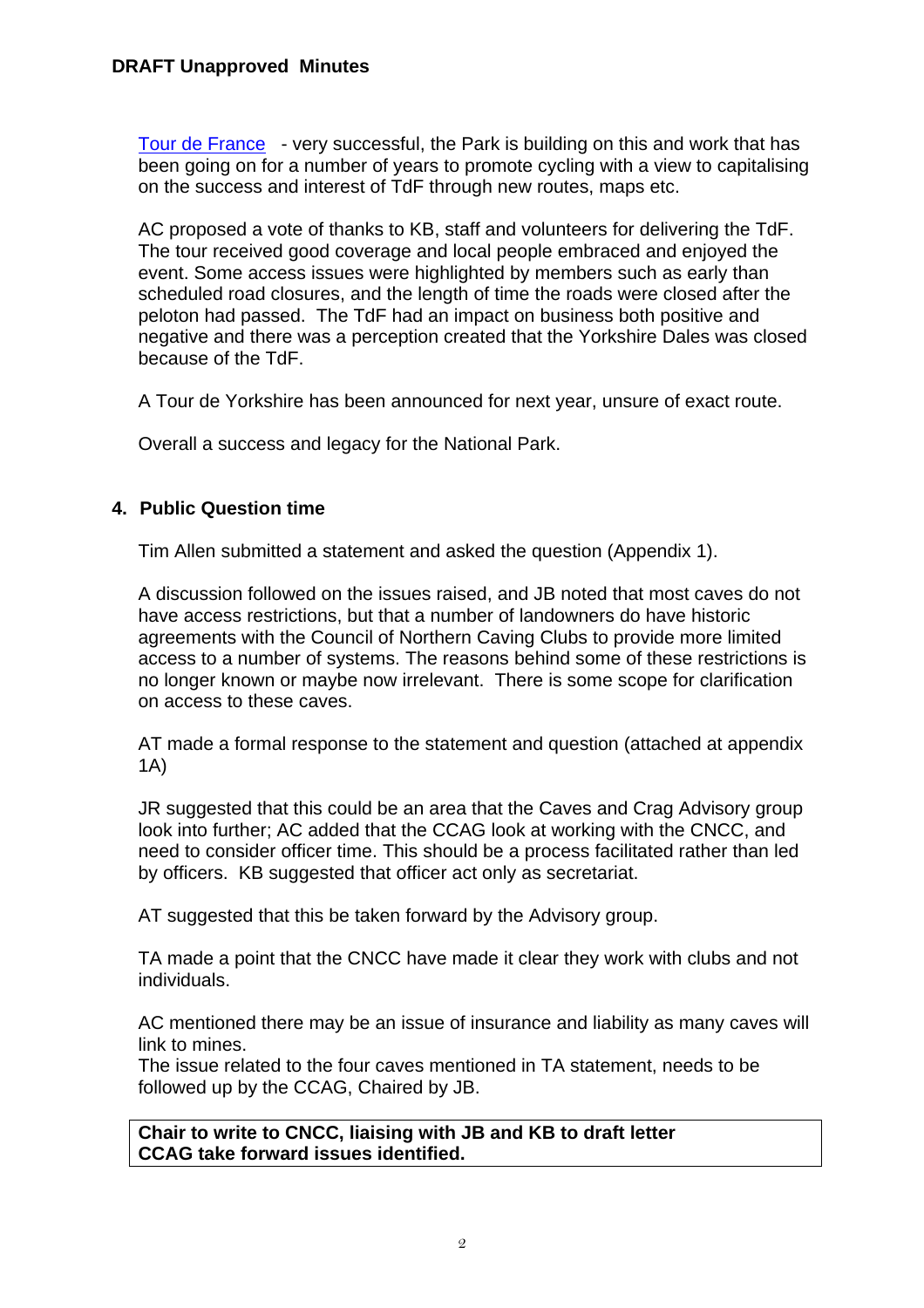### **5. Future Forum Meetings**

- Agenda Items
	- Future direction YDAF
	- Finger post and grid references.
- Dates
	- Tuesday 27 January 2015 at Yoredale, Bainbridge
	- Tuesday 19 May 2015 at Yoredale, Bainbridge
	- Tuesday 22 September 2015 at Yoredale, Bainbridge

# **6. Access and Rights of Way and Criteria**

AH noted the stringent requirements for access for all paths using the Countryside Agency's 'by all reasonable means' three tiers of standards. However, in approaching rights of way work the Ranger Service always took a pragmatic approach – to help increase accessibility. JMA mentioned that Google trekking provide equipment to map routes for Google Maps, and something which can be explored.

# **7. Landowners Survey**

Following on from the survey, AH bought a number of points to the attention of the YDAF such as awareness of LAF is lower than that of four years ago. There was a need to raise the profile of the LAF. The four key issues and concerns that arise due to public access to land are in order of occurrence:

- 1. gates being left open,
- 2. people straying from paths,
- 3. people climbing over walls,
- 4. worrying of stock by dogs

There was a general feeling of positivity from landowners e.g. replacing stiles with gates, more approachable, and open to improvements. There was a thought that we are moving into a new generation of farmers.

JB raised the point that we have good gates, but it's the catches that cause the issues.

AH noted that groups can be an issues who are strung out and there was a suggestion that Duke of Edinburgh's Awards groups may need to be educated. AT noted that the profile of the LAF amongst landowners proves that the LAF had a challenge on its hands. He posed members a question: what are we as a LAF doing, and what else can we do? AT asked members to think about this and felt that the LAF needed to have a discussion on this subject.

There was suggestion that the LAF needed to start early and engage with Agricultural colleges.

AT said there needed to be an open debate, and had had discussion with the CEO of the Park and this would need to be further discussed in January 2015.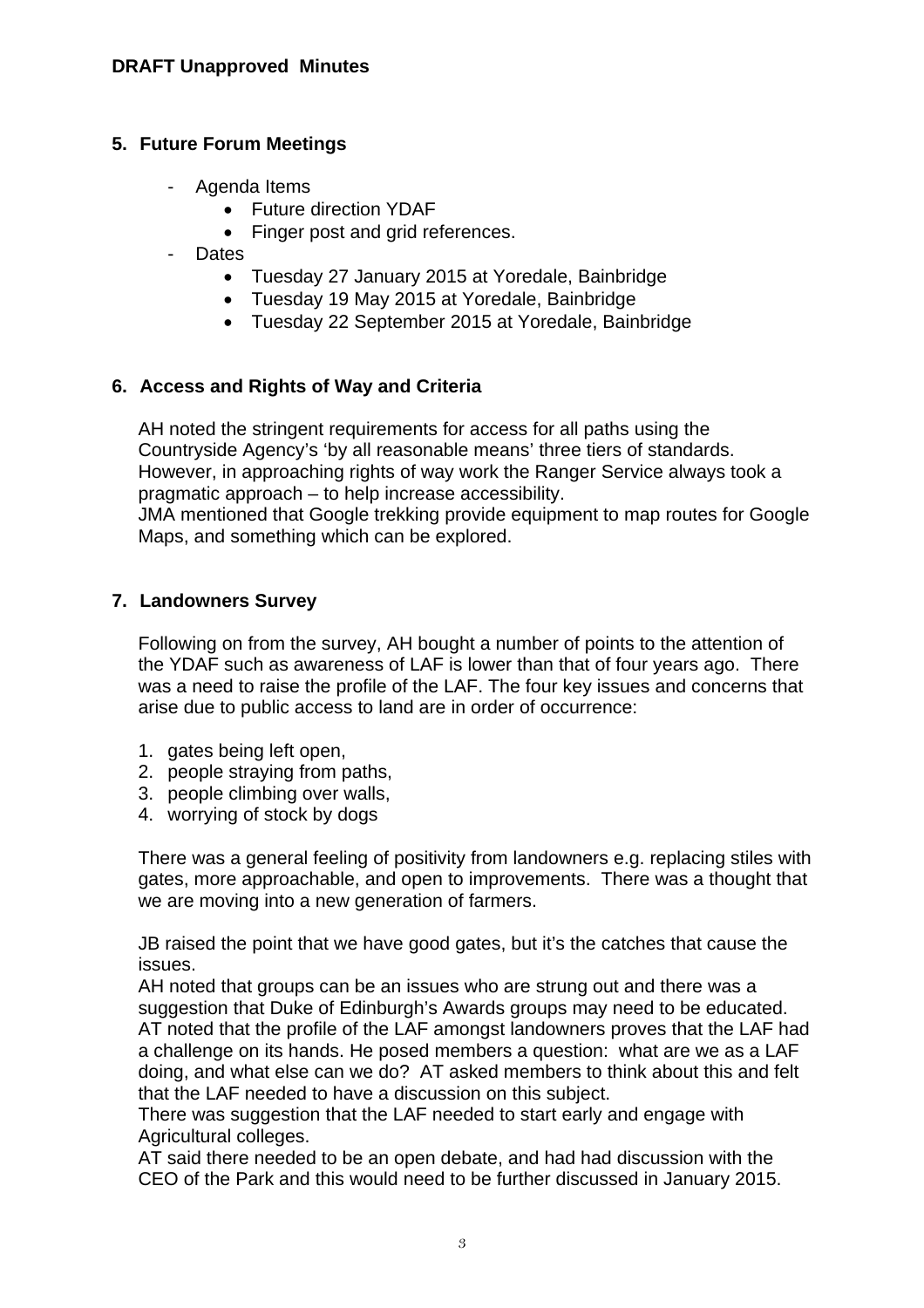#### **8. YDNPA programmes and priorities (Update)** (link to authority paper)

AC and JMA provided a brief update on the priorities agreed by the authority at their recent meeting and the financial challenges faced by the authority over future years. The authority programmes have been streamlined from 26 to 17. The NPA have kept rights of way and Volunteers in the 'priority' category. The NPA is looking to attract more external funding including sponsorship. JR noted it was good to see the work on RoW still going on, where others authorities have stopped this work.

#### **9. Report back from Advisory Groups**

#### **Green Lanes**

Turbary Road: NYCC still to make decision on the Definitive Map Modification Order. However all agreed the route was 'disputed' and looked like it was a cul-de-sac. Information signs to be posted so users are aware of the situation and advise that the route is blocked and disputed. There was a suggestion that we have joint sign agreed between TRF/LARA and the NPA. DG thanked SM for the cooperation on voluntary restraint.

GLAG membership: MA circulated the current membership and need for a further LAF member, taking into account a need to maintain an overall balance of interests and 8 members. The group is chaired by Nick Cotton as lead authority member for recreation management.

It was suggested that the LAF deferred the decision to the January 2015 meeting when it had new members and the advisory group membership is reviewed.

**Review LAF membership of green lanes advisory group in January 2015, with review of all advisory groups** 

Deadmans Hill: There are signs of users taking short cuts on the zig zag area. SM and JR suggested making this a one way route through voluntary agreement to limit damage. The main issue lies outside of the park in NYCC. The National Park Authority would be happy if NYCC wish to proceed with a voluntary restraint agreement.

#### **Bridleways and Restricted Byways** (Verbal)

AL – provided a update, The group has several new members, and Ken Miller has joined the group. Lickber lane and other issues were discussed.

### **Access for All**

HTS reported that it was good meeting, update on Outreach work undertaken by the Park, and a look at waymarking of routes which are accessible.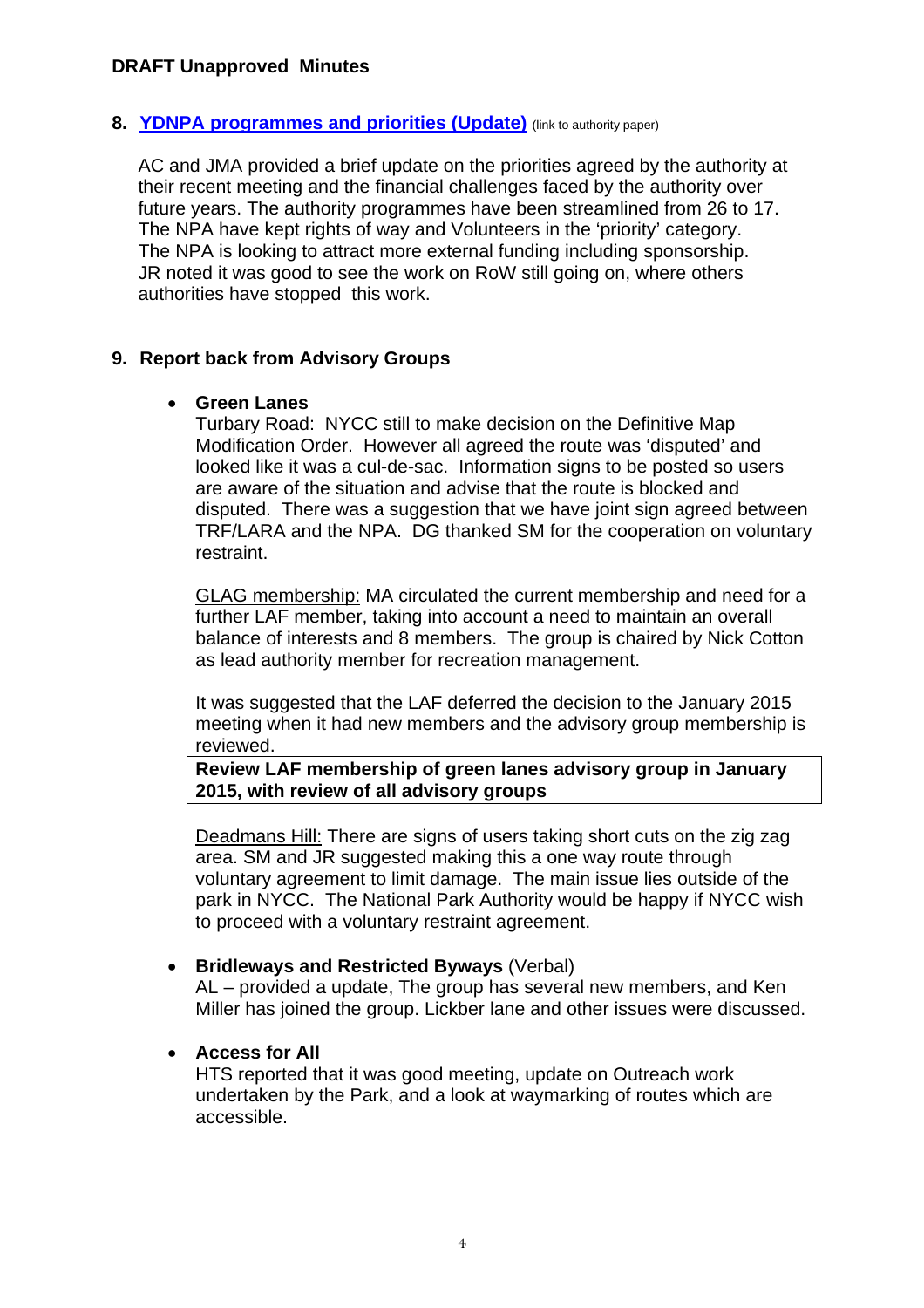#### **10. Guidance to local highway authorities on reviewing their ROWIPs from Dan Rogerson MP**

Letter was noted

### **11. Consultations**

- a) Dog Walking Advice Consultation Responses received have been collated and will now be finalised and submitted.
- b) Selective consultation on mineral and railhead safeguarding other background documents can be found on the website The consultation was noted.
- c) Greenfield, variation of legal agreement (YDAF response attached) There was support for the new creation agreements to take affect from the start.

**The Access on Foot advisory group to keep a watching brief on the agreement.** 

# **12. Secretary's Report** (Items for note and consideration by Forum Members)

Secretary went through the report

On the PCSO it was suggested that local authorities be informed of the LAF with a reminder that we exist and we can be consulted.

### **13. Update on members' activities**

DG – Natural England HLS – concern over loss of public access when HLS finishes, no update what plans for the future.

JR - De-regulation Bill – at committee stage, no amendments have been put forward as yet.

JB - Tourism and access, something the YDAF needs to consider.

HTS - Long Preston now has a Parish Clerk and will now proceed with foot path evidence collation.

AC - PC are keen to look at having grid ref on the finger posts, rescue services are in favour

### **Agenda Item for next meeting**

## **14. AoB**

None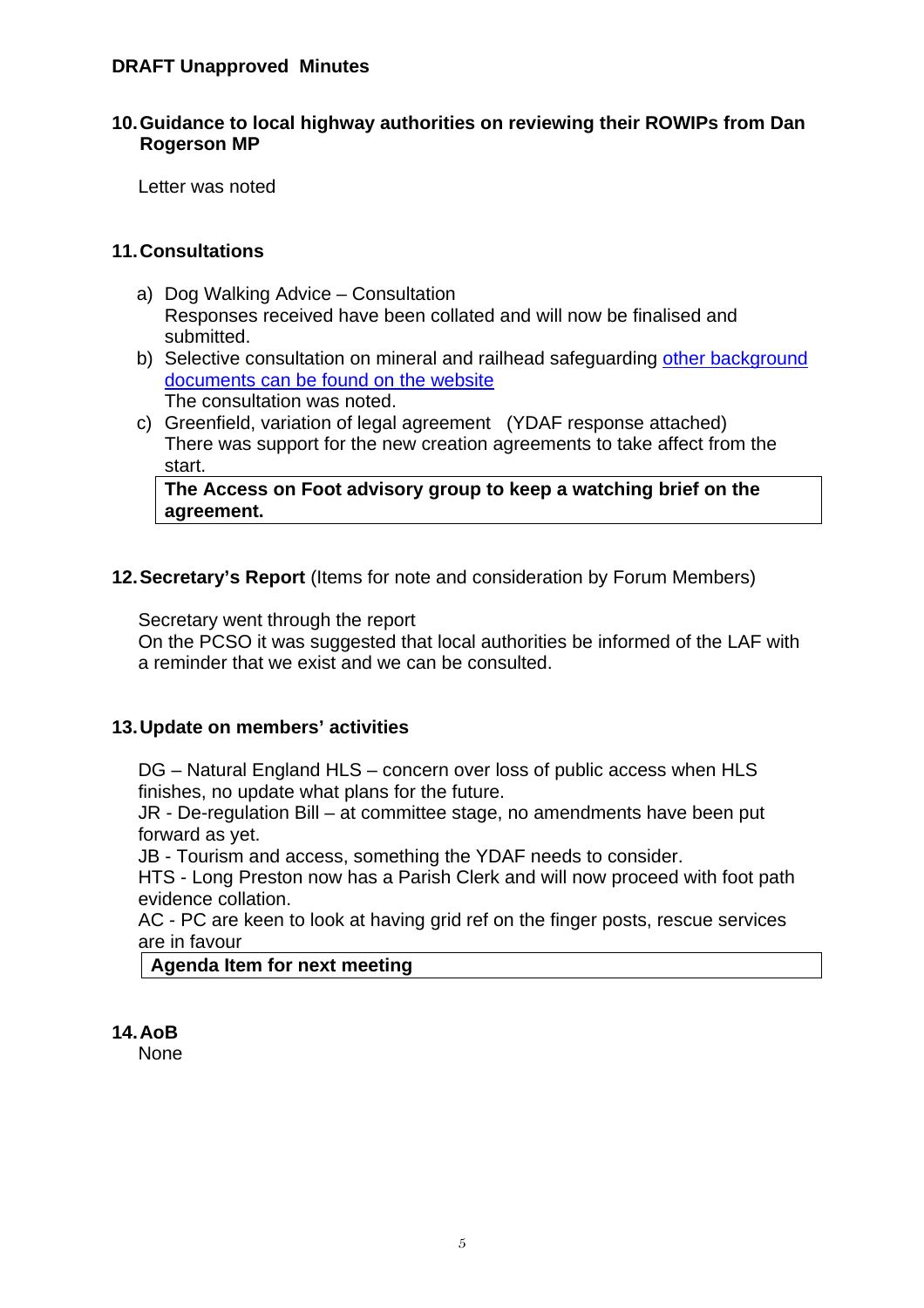#### Appendix 1

#### **Statement to the Yorkshire Dales Local Access Forum – by Tim Allen**

The northern caving area is the largest in the country and the Yorkshire Dales National Park is at the centre of it. The country's longest cave, the famous 90km long Three Counties System lies across the western border. One of the country's most iconic caves, Gaping Gill, lies in the heart, and to the east, on Conistone Moor, is the potential for one of the countries deepest and most extensive cave systems, which is yet to be discovered.

Evidence from both local and national caving bodies suggest that recreational caving is on the decline. Access to many caves is restricted by historic permit systems which are designed to control access to the moors, not the caves. For many recreational cavers these permit systems, some of which require applications three months and more in advance, offer only a negative barrier to participation. As a local caver, living within the National Park, I would like to see better access to caves in order to secure the long term viability of my sport. In my opinion caves are an underused resource within the NP, and not enough is done to improve participation, promotion or conservation of the caves. Recently cavers sought a legal opinion on the application of the Countryside and Rights of Way Act 2000 (CRoW) from Ms Dinah Rose, a highly respected QC who specialises in public and administrative law. She concluded:

*"…..that caving is a form of "open-air recreation" for the purposes of CROW, and that cavers are permitted to enter and remain on access land shown as such on the relevant maps, including cave systems falling within those areas, for the purpose of recreational caving."* 

The British Caving Association has begun discussions with Natural England who do not yet accept this view. However, Natural England do concede that access to open caves and potholes, where the experience remains essentially an open air one, is permitted under CRoW. Therefore, cavers may walk to entrances on access land, they may descend open potholes but they must not progress beyond the daylight without permission. Most cavers regard this as illogical and unfair.

It is worth noting that Schedule 2 of CRoW list restrictions to be observed by persons exercising their rights. These exclusions include motor vehicles, organised games, metal detecting, hang gliding, field sports, horse riding, etc., but it does not exclude caving.

Both caves and caving are mentioned in the Hobhouse report which was a primary reference source for the National Parks and Access to the Countryside Act 1949 which preceded CRoW. In addition, caving organisations responded to, and are credited in the 1998 government consultation to the CRoW Act itself. Therefore, caving was clearly known to those who drafted the Act and yet it was not excluded in the legislation.

In 2000 the chairman of the Outdoor Pursuits Division of the Central Council for Physical Recreation quoted English case law in this respect, he said;

"*England, it may be said, is not a country where everything is forbidden except what is expressly permitted: it is a country where everything is permitted except what is expressly forbidden*."

The term 'open air recreation' is not defined in the legislation. Ms Rose states that consideration should be given to the overall statutory purpose and should not be based on a narrow interpretation of the language. To this effect Baroness Byford proposed an amendment in the House of Lords which sought to define the term. This stated that;

" *'open air recreation' means recreational activities necessarily carried out in the open air*"

In refusing the amendment the minister was clear in response, stating;

"*The Bill provides a right of access to land for "the purposes of open-air recreation". This term was not defined in drafting the Bill because we considered that a definition would be undesirably restrictive and unnecessary*."

While interpretation of the issues surrounding CRoW can be made complex, if a positive attitude is adopted then CRoW can clearly apply to recreational caving as Ms Rose has determined. I would urge that the National Park Authority debate this issue further and I would be happy to arrange a full presentation at a more convenient time.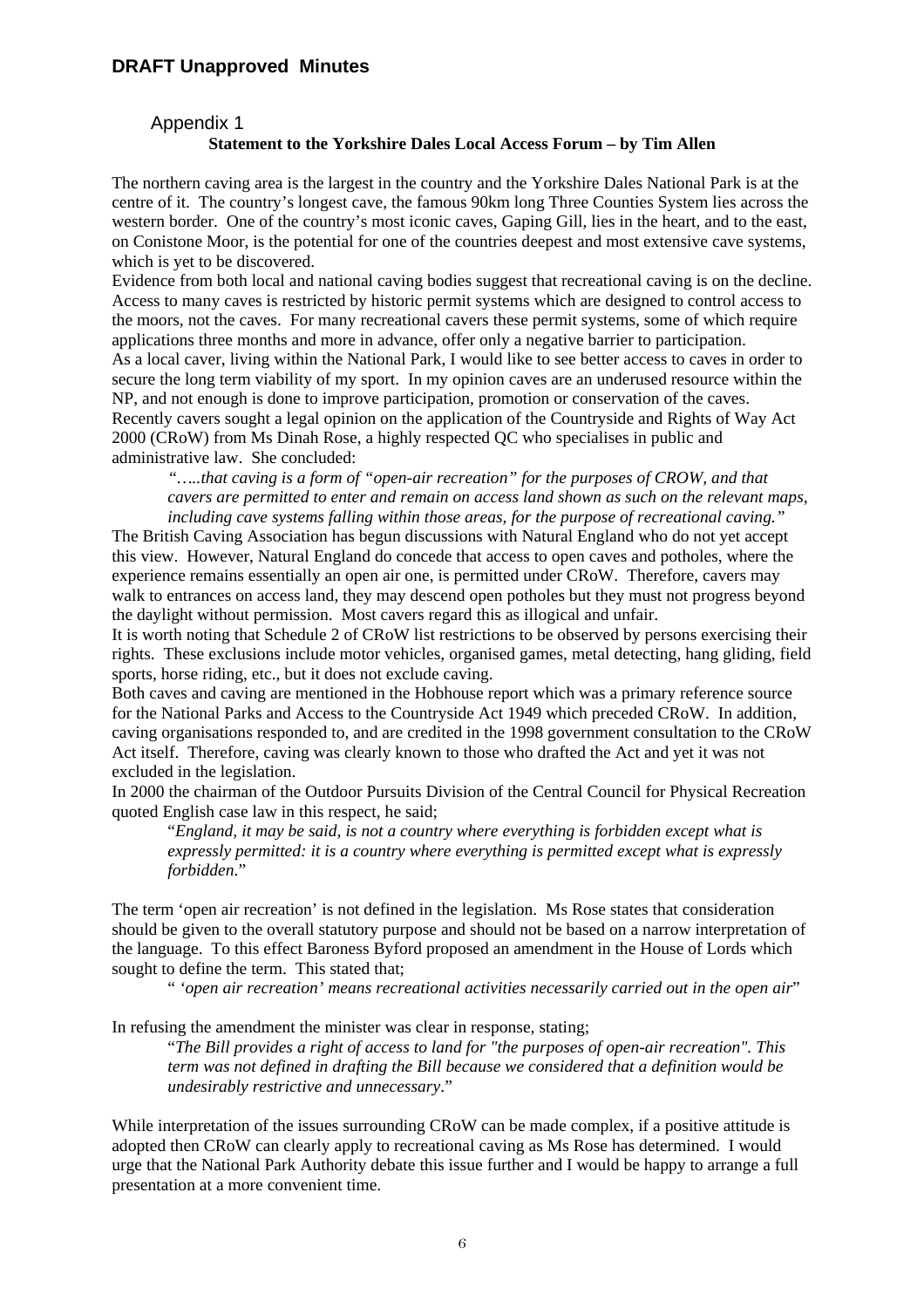The matter of caver access under CRoW has been slowing brewing in the caving world. The positive QC opinion has given authority to pro access beliefs and many cavers are very passionate about the issue. It is, therefore, likely that a campaign will build until the matter is resolved.

The question I have is not about the CRoW issue itself, but does demonstrate a further negative involvement that cavers will experience in the Yorkshire Dales National Park. Question:

"Caving forms a very important part of the sustainable recreation tourism mix within the Yorkshire Dales National Park and brings enjoyment, challenges and education to many people. Cavers contribute significantly to our rural economy, especially in places like Ingleton. Caves and potholes and the limestone environment are an intrinsic part of the very special qualities of this Park with access, conservation and interpretation all being very important issues. It is the one area of our Dales landscape still not fully explored - new exploration and scientific discoveries are still being made on a regular basis.

Why is it therefore, that cavers have no access to caves and potholes for large parts of the year in various parts of the Yorkshire Dales National Park? For example, The Allotment on Ingleborough, where there is no access from April through to October. This is despite the area being mapped as access land under CROW. Other areas include Birks Fell in Wharefdale, Fountains Fell and the Rainscar area of Pen-y-ghent, the times of year when access is restricted are all different and these are all mapped CROW access areas."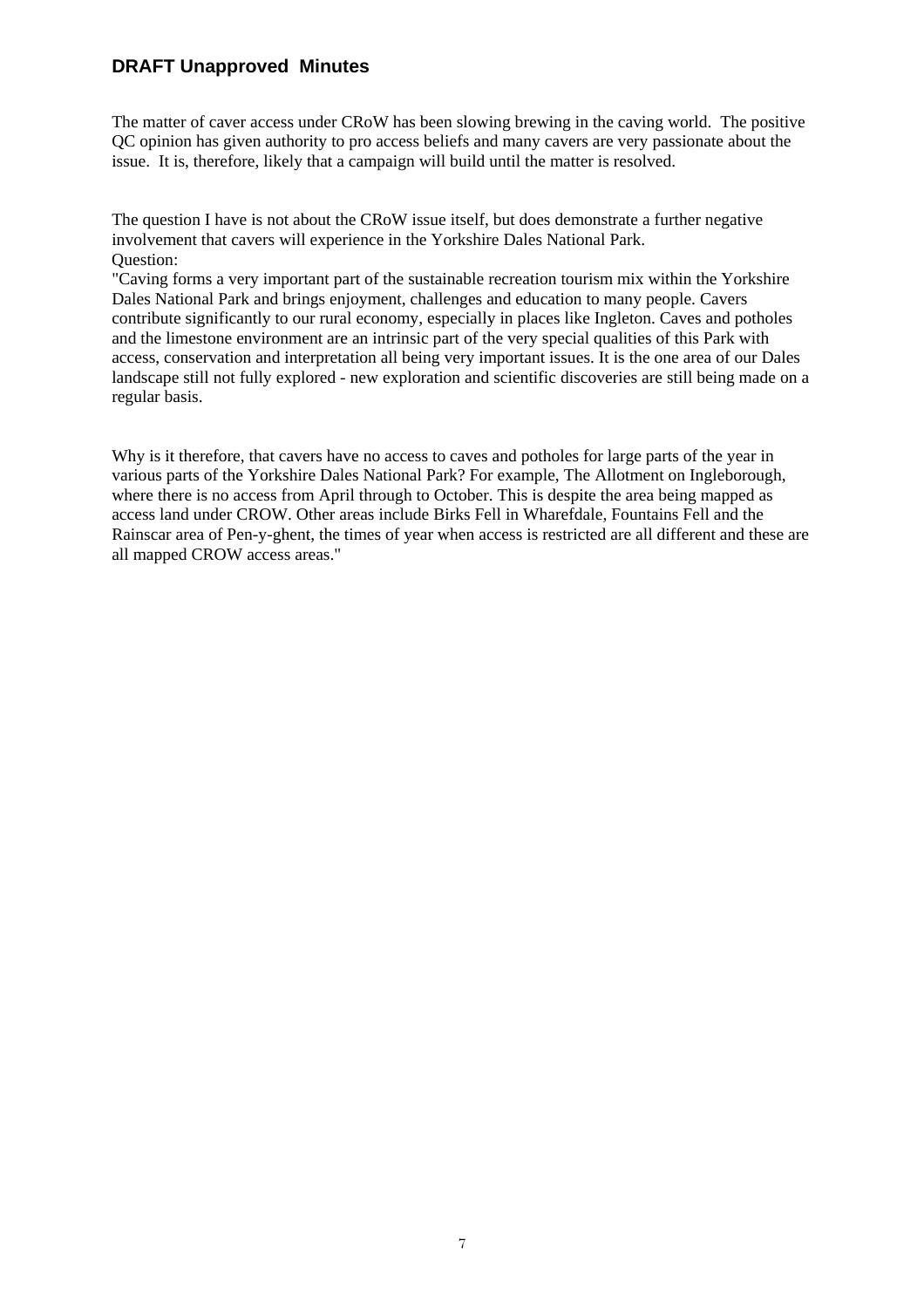### Appendix 1a **LAF response to public question from Tim Allen**

The Yorkshire Dales National Park Authority recognises that the Yorkshire Dales is one of the premier areas for caves and caving in the country.

The area's 'special qualities' as defined in the National Park Management Plan include:

**Extraordinary cave systems**, including the longest cave system in Britain, one of its largest caverns and the highest unbroken underground waterfall at Gaping Gill.

### **Its historic and extensive network of footpaths, bridleways and tracks, extensive areas of public access, rivers, crags and caves.**

It is recognised that the National Parks and Access to the Countryside Act 1949 established National Parks in England and Wales on the basis that they were:

an extensive area of beautiful and relatively wild country in which, for the nation's benefit and by appropriate national decision and action,

(a) the characteristic landscape beauty is strictly preserved,

(b) access and facilities for public open-air enjoyment are amply provided,

- (c) wildlife and buildings and places of architectural and historic interest are suitably protected, while
- (d) established farming use is effectively maintained

(Dower, 1945, para 4).

The more recent CRoW Act 2000 provides for 'open-air recreation' on access-land as 'of right'. The issue around the question posed is: whether 'open-air recreation' under the CRoW Act includes caving? This is a national issue, it is not unique to the Dales, and requires a response at a national level. Therefore, we are seeking the views of Natural England as the Government's advisor on the CRoW Act and open access. Ultimately, we believe this issue may only be resolved through the Courts and/or new legislation.

Caves in the Yorkshire Dales had access arrangements in place prior to the CRoW Act. At a local level, the question being asked of the LAF is whether some of the existing cave access arrangements are unduly restrictive. In responding to this part of the question it is recognised that a balance always needs to be struck between access, conservation and the interests of land management and the local community and this may result in access restrictions. Experiences shows that if restrictions are to be respected by recreational users the reason for them should be clear and the principle of the 'least restrictive' approach should be adopted. However, this also requires assessment on a case by case basis. To that end, I suggest that the LAF offers to look at each of the cases mentioned, with the Council of Northern Caving Clubs and helps them to discuss the existing access arrangements with the relevant landowner.